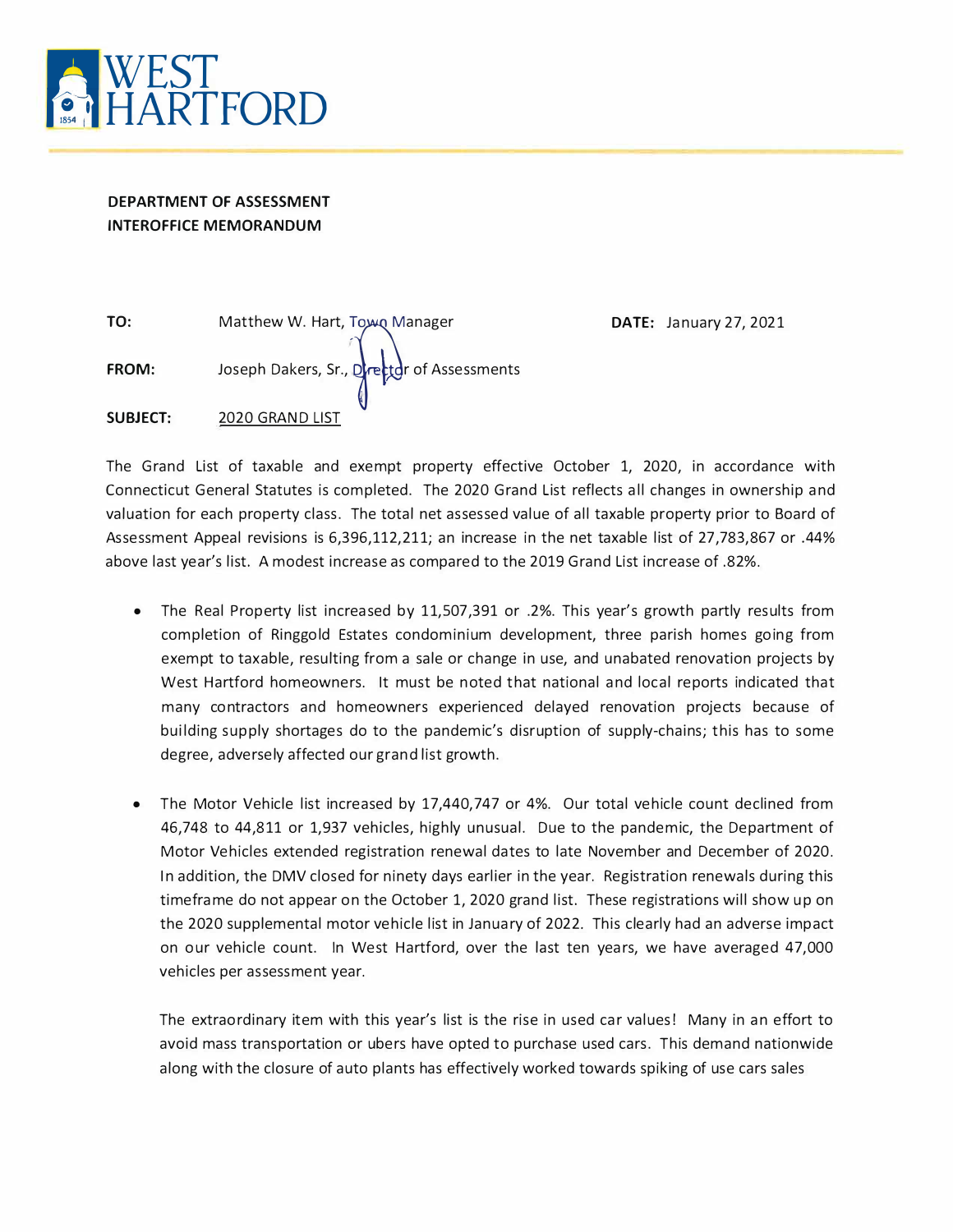

Cover page 2 of 2 2020 GRAND LIST REPORT January 27, 2020

and prices. With diminished supply, used car values rose as much as 30% accounting for some of our motor vehicle grand list growth. Assessment Departments statewide have similar experiences with their list. We undoubtedly will be very busy with this topic with the release of this year's motor vehicle bills.

• The Personal Property list decreased by 1,164,271 or .57% to 204,037,000. We have 28 fewer businesses in West Hartford from last October. The decline resulted from business closures outnumbering new business openings. With that, we still experienced a healthy level of capital equipment re-investment in furniture, fixtures and equipment, offsetting annual depreciation on existing assets. Our current business count is 2,719.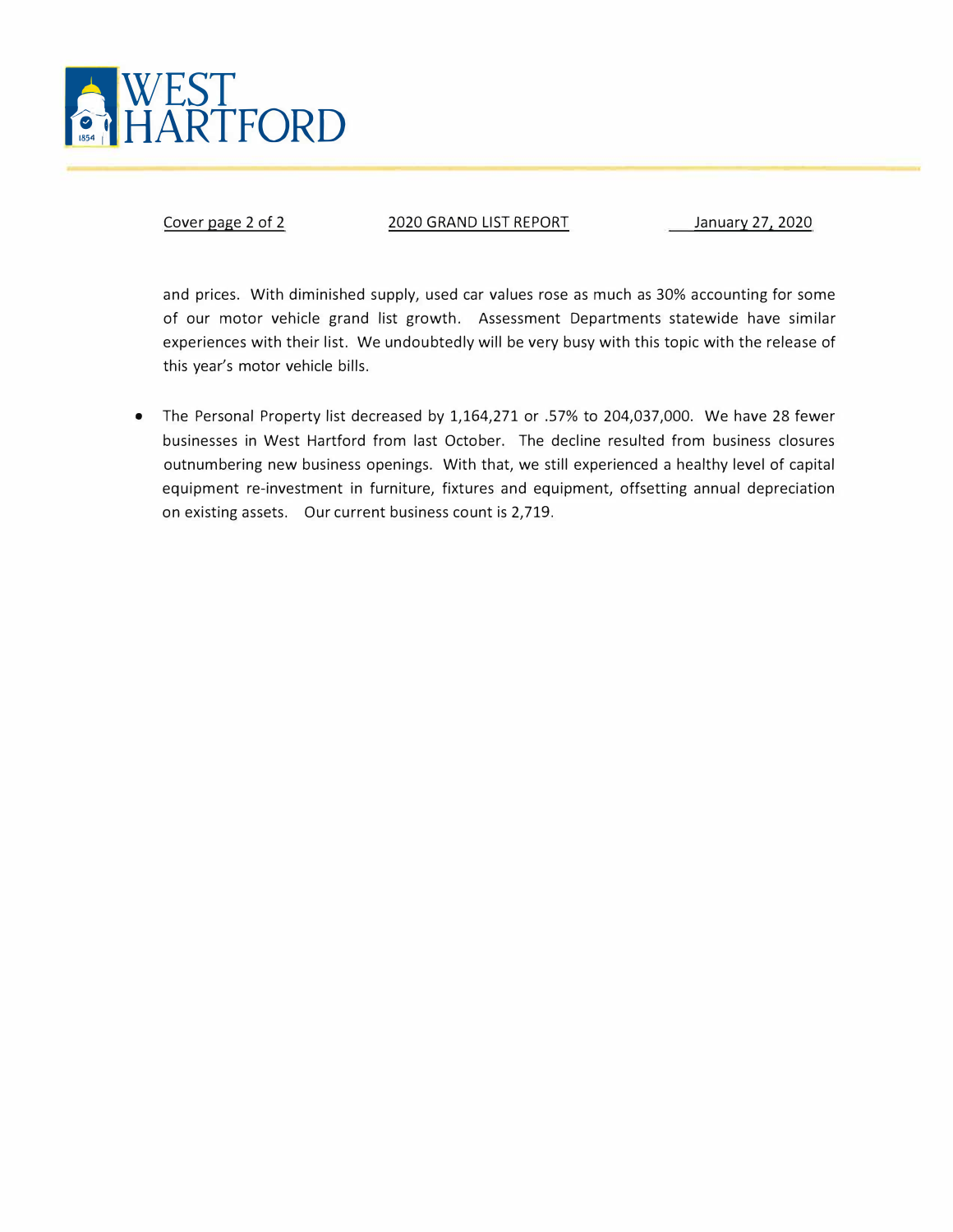# **GRAND LIST AS OF OCTOBER 1, 2020**

# **TABLE OF CONTENTS**

| Personal property analysis manufactured and announcement continuous communication of the contractor of the 4   |   |
|----------------------------------------------------------------------------------------------------------------|---|
| Exempt Real Property manufactured and the control of the control of the state of the state of the state of the |   |
|                                                                                                                |   |
| Number of Veterans, Blind and Elderly Exemptions manuscriptions and contained account of the 6                 |   |
| Grand list comparison of exemptions (manufacture manufacture manufacture manufacture manufacture               | 6 |
|                                                                                                                | 6 |
|                                                                                                                |   |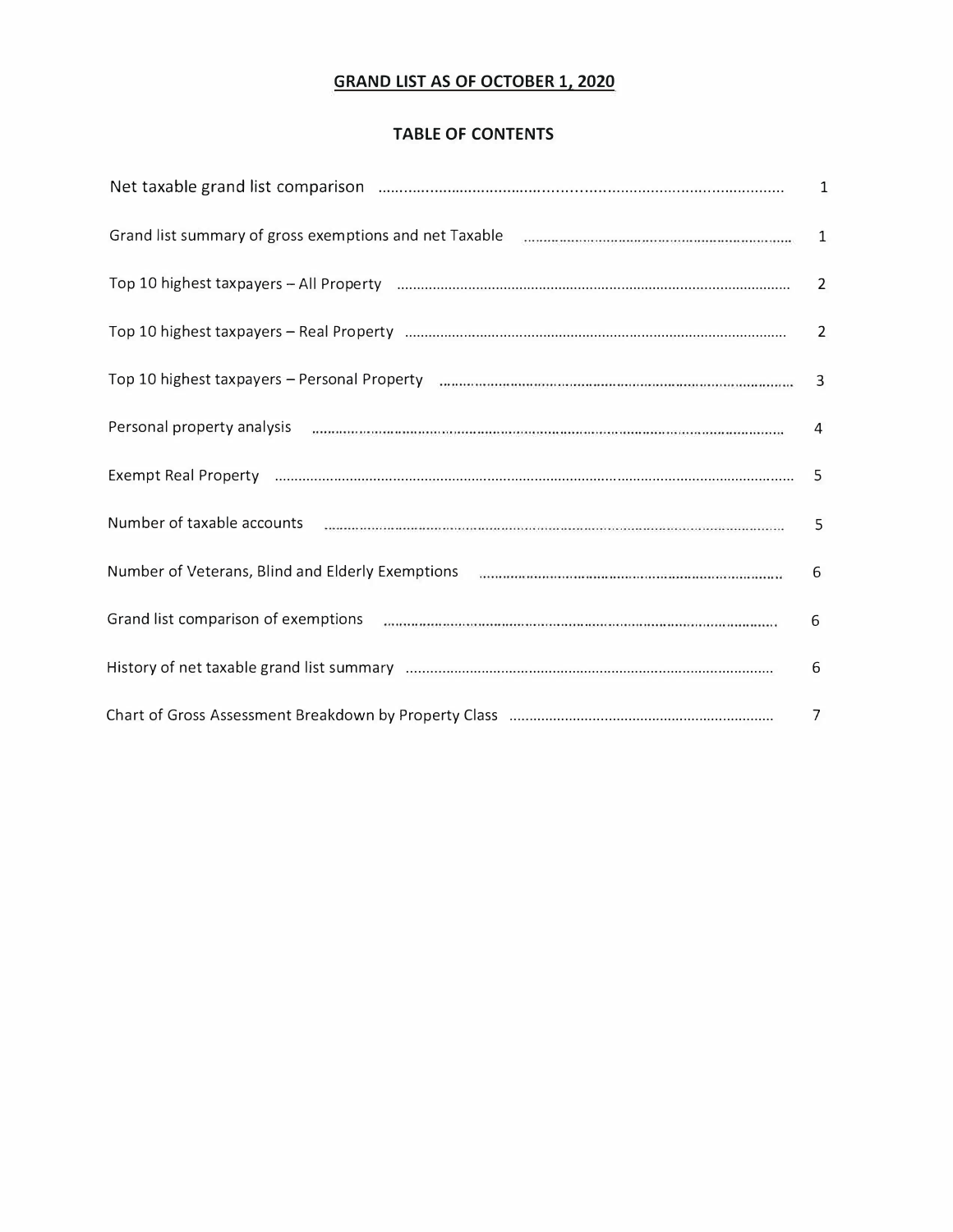# WEST HARTFORD 2020 GRAND LIST SUMMARY

## NET TAXABLE GRAND LIST

|                               | 2020          | 2019          | <b>DIFFERENCE</b> |
|-------------------------------|---------------|---------------|-------------------|
| <b>REALTY</b>                 | 5,726,466,255 | 5,714,958,864 | 11,507,391        |
|                               |               |               |                   |
| <b>PERSONALTY</b>             | 204,037,000   | 205, 201, 271 | (1, 164, 271)     |
|                               |               |               |                   |
| <b>MOTOR VEHICLES</b>         | 465,608,956   | 448,168,209   | 17,440,747        |
|                               |               |               |                   |
| <b>NET TAXABLE GRAND LIST</b> | 6,396,112,211 | 6,368,328,344 | 27,783,867        |

## GRAND LIST SUMMARY OF GROSS EXEMPTIONS AND NET TAXABLE

|                       | <b>GROSS ASSESSED</b><br><b>VALUE</b> | <b>EXEMPTIONS</b><br><b>ELDERLY &amp; VETERANS</b> | <b>NET TAXABLE</b><br><b>ASSESSMENT</b> |
|-----------------------|---------------------------------------|----------------------------------------------------|-----------------------------------------|
| <b>REALTY</b>         | 6,586,446,224                         | 859,979,969                                        | 5,726,466,255                           |
|                       |                                       |                                                    |                                         |
| <b>PERSONALTY</b>     | 257,328,180                           | 53,291,180                                         | 204,037,000                             |
|                       |                                       |                                                    |                                         |
| <b>MOTOR VEHICLES</b> | 471,101,125                           | 5,492,169                                          | 465,608,956                             |
|                       |                                       |                                                    |                                         |
| <b>TOTAL</b>          | 7,314,875,529                         | 918,763,318                                        | 6,396,112,211                           |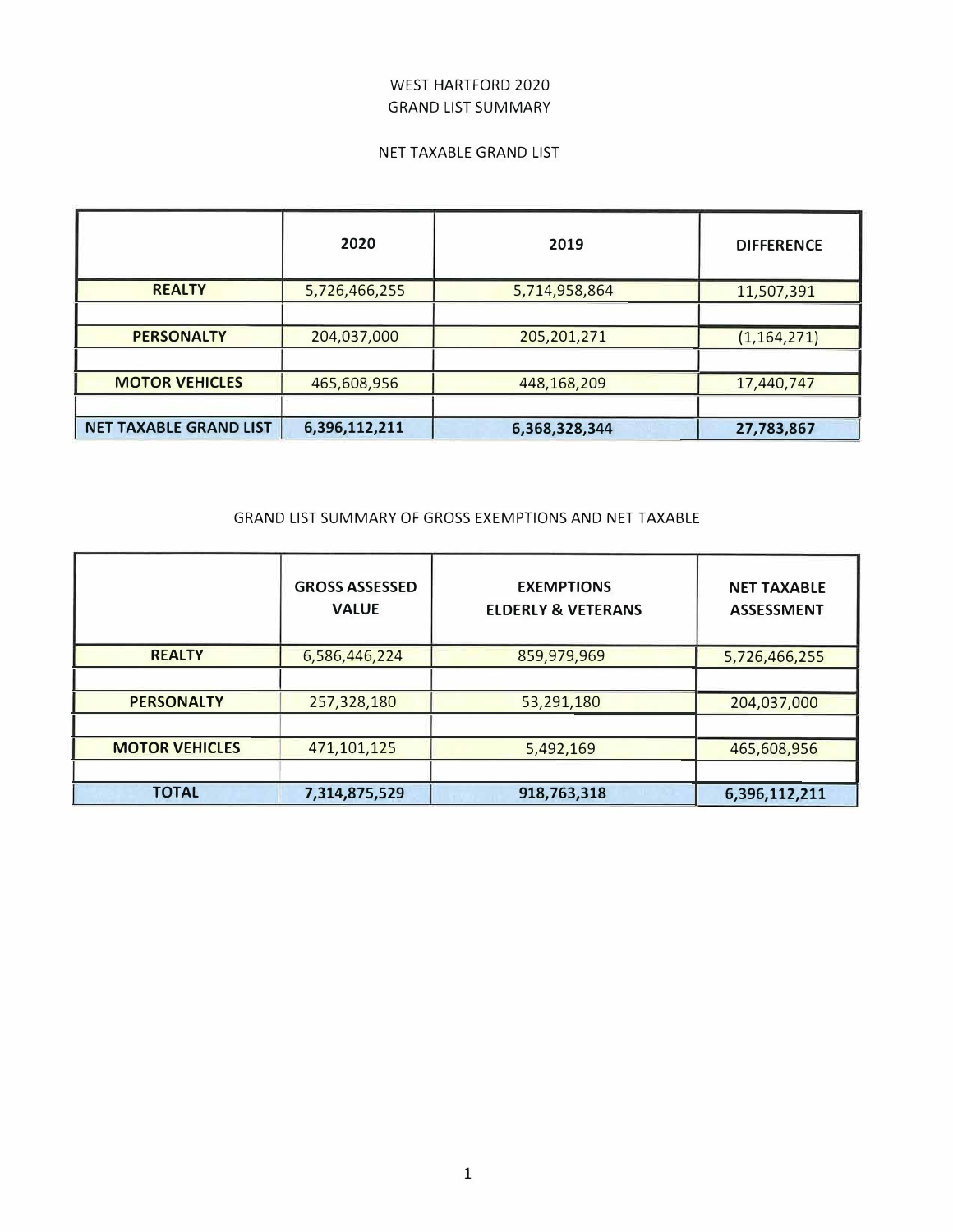# **ALL PROPERTY - 2020 10 HIGHEST TAXPAYERS**

|                | <b>NAME</b>                        | <b>PROPERTY</b>          | <b>DESCRIPTION</b>      | 2020        | % OF NGL |
|----------------|------------------------------------|--------------------------|-------------------------|-------------|----------|
|                | Sof-Ix Blueback Square Holdings LP | <b>Various Locations</b> | Office/retail/apts      | 72,863,120  | 1.139%   |
| $\overline{2}$ | West Farms Mall                    | 1502 New Britain Ave     | <b>Regional Mall</b>    | 52,480,250  | 0.821%   |
| 3              | Connecticut Light & Power          | <b>Various locations</b> | <b>Utility</b>          | 48,002,100  | 0.750%   |
| 4              | <b>FW CT - Corbins Corner</b>      | 1459 New Britain Ave     | <b>Shopping Center</b>  | 42,378,420  | 0.663%   |
| 5              | <b>SF WH PropertyOwner LLC</b>     | 1445 New Britain Ave     | <b>Shopping Center</b>  | 29,271,060  | 0.458%   |
| 6              | Town Center West Associates        | 29 South Main Street     | Office                  | 28,178,400  | 0.441%   |
| 7              | <b>McAuley Center Incorporated</b> | 253 Steele Road          | <b>Assisting Living</b> | 24,529,330  | 0.384%   |
| 8              | Steele Road LLC                    | 243 Steele Road          | Apartments              | 23,517,960  | 0.368%   |
| 9              | <b>Delamar West Hartford LLC</b>   | 1 Memorial Road          | Hotel                   | 19,285,000  | 0.302%   |
| 10             | <b>BFN Westgate LLC</b>            | 1248 Farmington Avenue   | Apartments              | 18,830,000  | 0.294%   |
|                |                                    |                          | <b>TOTAL</b>            | 359,335,640 | 5.618%   |

# **REAL PROPERTY - 2020 10 HIGHEST TAXPAYERS**

|               | <b>NAME</b>                                  | 2020        | 2019        | <b>DIFFERENCE</b> |
|---------------|----------------------------------------------|-------------|-------------|-------------------|
|               | Sof-Ix Blueback Square Holdings LP           | 72,450,000  | 72,450,000  |                   |
| $\mathcal{P}$ | West Farms Mall Inc                          | 52,150,000  | 52,150,000  | $\bigcap$         |
| 3             | <b>FW CT Corbins Corner Shopping Ctr LLC</b> | 42,378,420  | 42,378,420  | $\Omega$          |
| 4             | SF WH Property Owner LLC                     | 29,271,060  | 29,271,060  | O                 |
| 5             | <b>Town Center West Associates</b>           | 28,065,520  | 28,065,520  | $\Omega$          |
| 6             | McAuley Center Incorporated                  | 24,529,330  | 24,529,330  |                   |
|               | Steele Road LLC                              | 23,426,410  | 23,426,410  |                   |
| 8             | Delamar West Hartford LLC                    | 19,285,000  | 16,100,000  | 3,185,000         |
| 9             | <b>BFN Westgate LLC</b>                      | 18,830,000  | 20,047,790  | (1, 217, 790)     |
| 10            | Bishop's Corner (E&A) LLC                    | 18,200,000  | 18,884,600  | (684, 600)        |
|               | <b>TOTAL</b>                                 | 328,585,740 | 327,303,130 | 1,282,610         |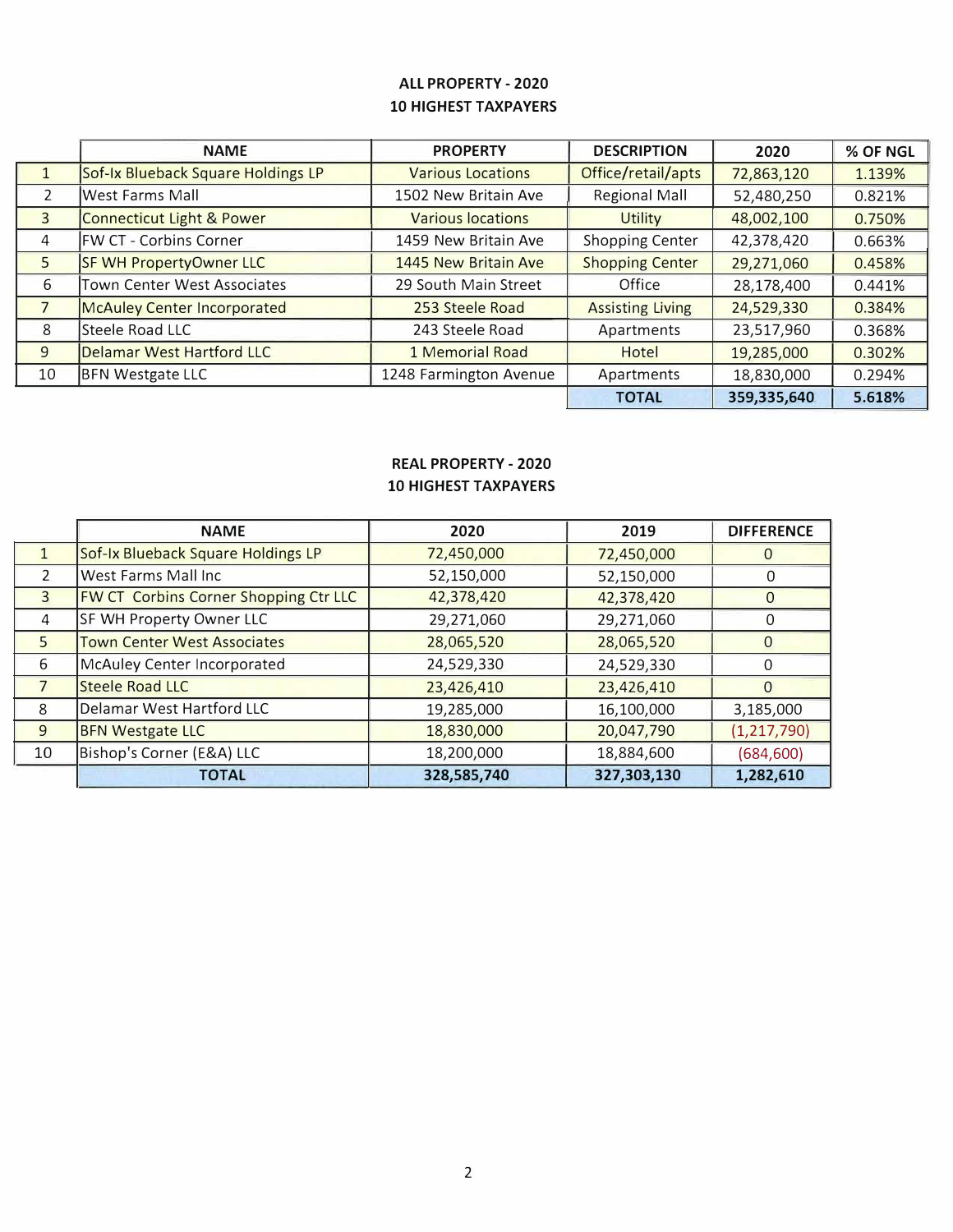#### PERSONAL PROPERTY - 2020

#### 10 HIGHEST TAXPAYERS

| <b>ITEMS</b>   | <b>NAME</b>                          | <b>2020 NET</b><br><b>ASSESSMENT</b> | <b>2019 NET</b><br><b>ASSESSMENT</b> | DIFFERENCE    |
|----------------|--------------------------------------|--------------------------------------|--------------------------------------|---------------|
|                | <b>Connecticut Light &amp; Power</b> | 44,971,540                           | 43,069,480                           | 1,902,060     |
| $\overline{2}$ | Connecticut Natural Gas Corp.        | 14,221,680                           | 13,588,500                           | 633,180       |
| $\mathbf{R}$   | <b>Wiremold Company</b>              | 5,086,860                            | 5,104,040                            | (17, 180)     |
| 4              | Netspeed LLC                         | 2,603,080                            | 837,590                              | 1,765,490     |
| 5              | <b>Cellco Parternership</b>          | 2,343,400                            | 1,698,350                            | 645,050       |
| 6              | Delamar West Hartford LLC            | 2,105,280                            | 2,403,520                            | (298, 240)    |
|                | WG Hamilton Heights Place LLC        | 1,767,600                            | 1,905,220                            | (137, 620)    |
| 8              | <b>Bank of America NA</b>            | 1,724,260                            | 1,888,020                            | (163, 760)    |
| 9              | Outlet Broadcasting Inc.             | 1,609,080                            | 2,756,880                            | (1, 147, 800) |
| 10             | Whole Foods Market #10217            | 1,555,950                            | 1,662,370                            | (106, 420)    |
|                | <b>NET TAXABLE TOTALS</b>            | 77,988,730                           | 74,913,970                           | 3,074,760     |

### **Notes:**

- 1.) Reductions generally are attributable to annual depreciation on existing captial equipment and no new capital equipment purchases, coupled with asset disposals.
- 2.) In other instances new capital equipment purchases exceeded the level of annual depreciation and disposals resulting in net assessment increases.
- 3.) Audit of Outlet Broadcasting disclosed inaccurate reporting of plant asset cost that fall under real property and reported in error under personal property. Correction reflected in 2020 grand filing.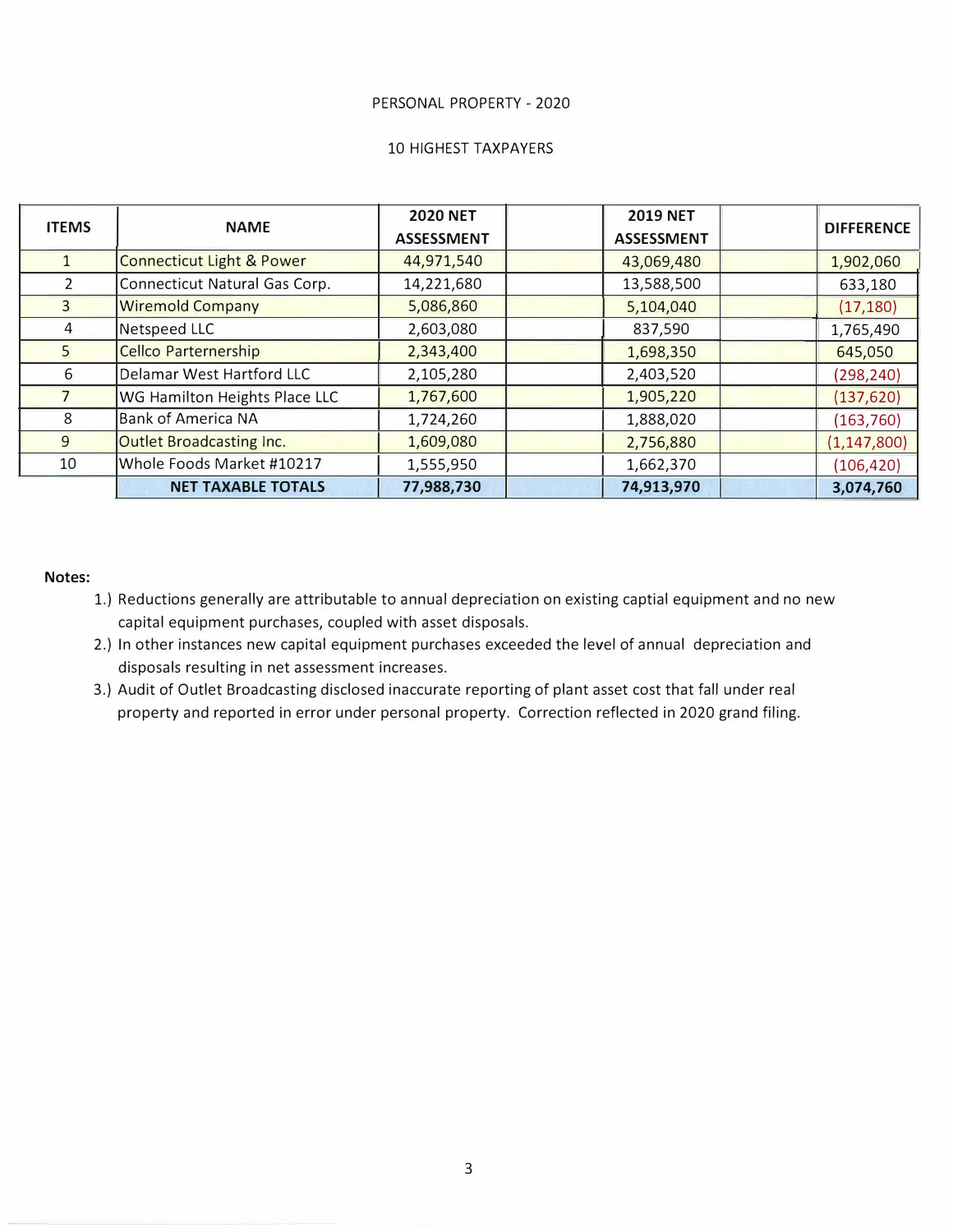| 2020                       |
|----------------------------|
| PERSONAL PROPERTY ANALYSIS |

| <b>CLASS</b> | <b>PROPERTY TYPE</b>                 | <b>2020 GROSS</b><br><b>ASSESSMENT</b> | <b>2019 GROSS</b><br><b>ASSESSMENT</b> | <b>DIFFERENCE</b> | <b>% CHANGE</b> |
|--------------|--------------------------------------|----------------------------------------|----------------------------------------|-------------------|-----------------|
| 9            | <b>Non Registered Motor Vehicles</b> | 2,969,300                              | 3,261,570                              | (292, 270)        | $-9%$           |
| 10           | Machinery & Equipment                | 9,279,590                              | 9,053,080                              | 226,510           | 2.50%           |
| 13           | New Mfg. Machinery & Equipment       | 29,852,330                             | 30,090,040                             | (237, 710)        | $-0.79%$        |
| 16           | <b>Furniture &amp; Fixtures</b>      | 85,562,970                             | 91,134,820                             | (5,571,850)       | $-6.11%$        |
| 17           | <b>Farm Machinery</b>                | 38,520                                 | 10,630                                 | 27,890            | 1.62%           |
| 18           | <b>Farming Tools</b>                 | 10                                     | 10                                     | 0                 | 0%              |
| 19           | <b>Mechanics Tools</b>               | 331,320                                | 352,110                                | (20, 790)         | $-5.90%$        |
| 20           | <b>EDP Equipment</b>                 | 10,039,890                             | 10,643,690                             | (603, 800)        | $-5.67%$        |
| 21           | <b>Telecommunications Equipment</b>  | 5,464,550                              | 4,234,050                              | 1,230,500         | 29.06%          |
| 22           | Cables, Conduits, Utilities          | 61,861,700                             | 57,886,560                             | 3,975,140         | 6.87%           |
| 23           | Monthly Avg. Qty. of Supplies        | 1,544,320                              | 1,540,040                              | 4,280             | 0.28%           |
| 24           | Other Taxable (leasehold imp, etc)   | 46,541,550                             | 40,318,140                             | 6,223,410         | 15.44%          |
| 25           | Penalty                              | 3,842,130                              | 3,962,461                              | (120, 331)        | $-3.04%$        |
|              | <b>GRAND TOTAL</b>                   | 257,328,180                            | 252,487,201                            | 4,840,979         | 1.92%           |

|                             | 2020        | 2019        | <b>DIFFERENCE</b> |
|-----------------------------|-------------|-------------|-------------------|
| <b>GROSS</b>                | 257,328,180 | 252,487,201 | 4,840,979         |
| <b>EXEMPTIONS</b>           | 53,291,180  | 47,285,930  | 6,005,250         |
| <b>NET ASSESSMENT VALUE</b> | 204,037,000 | 205,201,271 | (1, 164, 271)     |

#### **Notes:**

- 1.) The above exemptions are primarily attributable to Connecticut General Statutes Section 12-81 (72) which permits the exemption of machinery and equipment in a manufacturing facility. *{The pilot reimbursement has been eliminated by the State af CT effective with October 1, 2017 grand list.)*
- 2.) 12-81 (57) (D) Class I renewal energy sources for commercial installations
- 3.) 12-81 (51&52) Water pollution & Air pollution control structures & equipment
- 4.) Various non-profits (e.g. Hartford Hospital, etc} that have exempt personal property.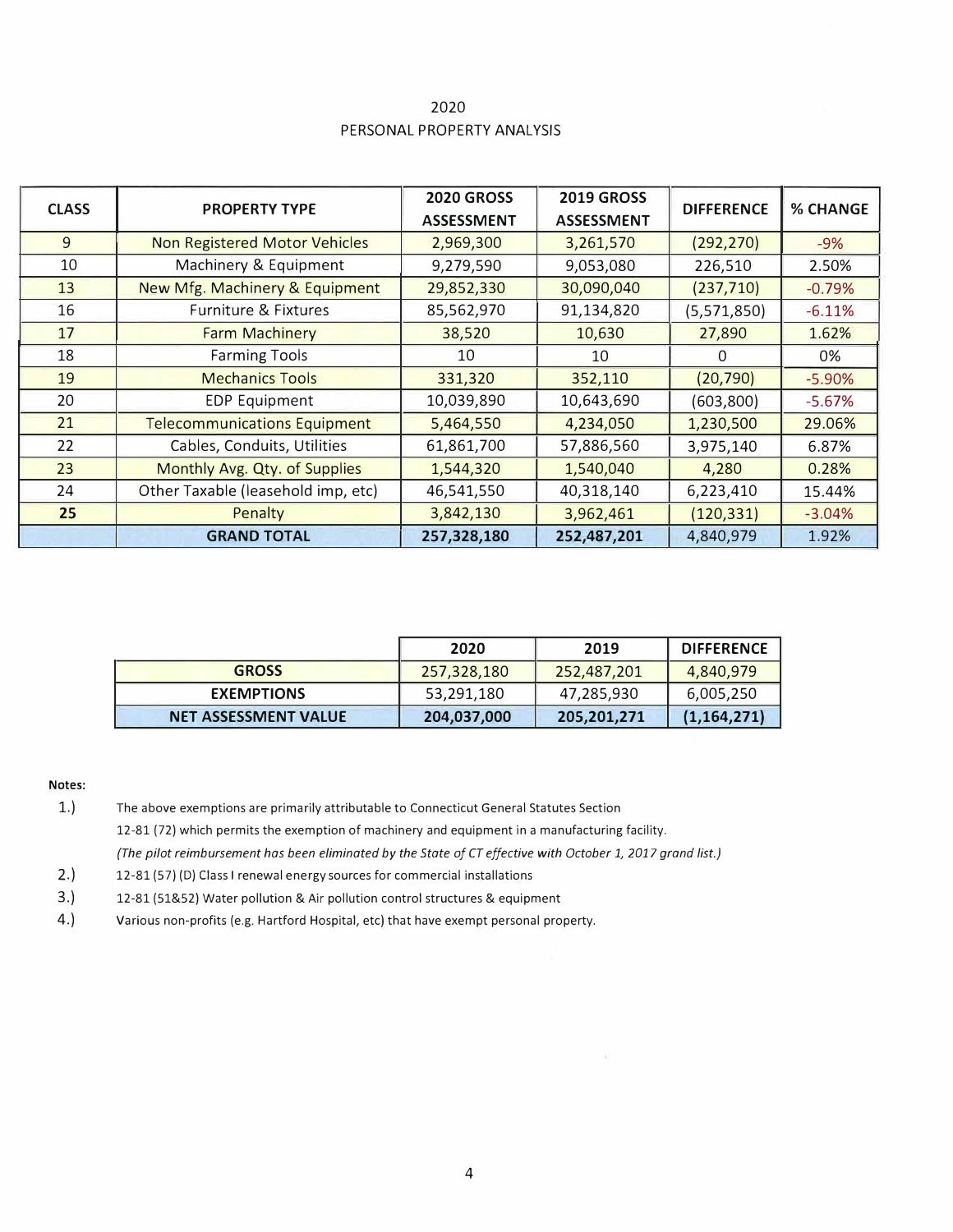# 2020 EXEMPT REAL ESTATE

| <b>CODE</b> | <b>NAME</b>              | 2020           | 2019        | <b>DIFFERENCE</b> |
|-------------|--------------------------|----------------|-------------|-------------------|
| <b>AAAX</b> | Federal                  | 10,798,340     | 10,798,340  | $\Omega$          |
| <b>BAAX</b> | Municipal                | 126,658,980    | 126,607,180 | 51,800            |
| <b>BDHX</b> | Muni Water               | 18,104,240     | 18,104,240  | $\overline{0}$    |
| <b>BEAX</b> | <b>Public Purpose</b>    | 351,750        | 351,750     | $\overline{0}$    |
| <b>DBAX</b> | Educational              | 348,649,210    | 348,450,970 | 198,240           |
| <b>DCAX</b> | Literacy                 | 1,674,960      | 1,674,960   | $\Omega$          |
| <b>DDAX</b> | <b>Historical</b>        | 706,090        | 706,090     | $\overline{0}$    |
| <b>DEAX</b> | Charitable               | 3,204,040      | 3,114,230   | 89,810            |
| <b>GAAX</b> | <b>Cemeteries</b>        | 12,703,110     | 12,900,020  | (196, 910)        |
| <b>HAAX</b> | Churches                 | 81,996,754     | 81,728,224  | 268,530           |
| <b>IAAX</b> | <b>Parish House</b>      | 5,495,840      | 6,808,970   | (1,313,130)       |
| <b>IBAX</b> | Church School            | 7,687,610      | 7,687,610   | 0                 |
| <b>IDAX</b> | <b>Rec Facility</b>      | 803,250        | 803,250     | $\overline{0}$    |
| <b>IEAX</b> | Orphan Asylum            | $\Omega$       | $\Omega$    | $\mathbf 0$       |
| <b>IHAX</b> | <b>Infirmary</b>         | 23,313,220     | 23,313,220  | $\overline{0}$    |
| <b>JAAX</b> | <b>Clergy House</b>      | 3,457,930      | 3,628,940   | (171, 010)        |
| <b>LAAX</b> | <b>Veterans Org</b>      | 511,000        | 1,161,370   | (650, 370)        |
| <b>NBAX</b> | Rec Facility             | 71,710,030     | 71,710,030  | $\boldsymbol{0}$  |
| <b>ODBX</b> | <b>State Educational</b> | $\overline{0}$ | $\Omega$    | $\mathbf 0$       |
| OHBX        | <b>State Transport</b>   | 3,487,890      | 3,487,890   | $\mathbf 0$       |
| <b>OIBX</b> | <b>State Misc</b>        | 6,900,880      | 6,900,880   | $\overline{0}$    |
| <b>OJAX</b> | State Highwy Prop        | 83,160         | 83,160      | $\boldsymbol{0}$  |
| <b>PABX</b> | <b>Private College</b>   | 115,700,900    | 115,700,900 | $\overline{0}$    |
| QAAX        | Railroad                 | 4,085,620      | 4,085,620   | 0                 |
|             | <b>TOTAL</b>             | 848,084,804    | 849,807,844 | (1,723,040)       |

## PARCEL COUNT CHANGES BY CLASS

| NUMBER OF TAXABLE ACCOUNTS | 2020   | 2019   | <b>DIFFERENCE</b> |
|----------------------------|--------|--------|-------------------|
| <b>REALTY</b>              | 22,488 | 22,478 | 10                |
| <b>PERSONALTY</b>          | 2.719  | 2,747  | (28)              |
| <b>MOTOR VEHICLES</b>      | 44,811 | 46,748 | (1,937)           |

# **Highlights:**

- 1 Total exempt real estate parcels: 355
- 2 **(IAAX)** 3-parish homes went from exempt to taxable for 10/1/2020 do to change in use or sale of property.
- 3 **(HAAX}** Several Church daycares operated by for profit entities closed. Taxable portion of these properties reverted back to exempt.
- 4 **(IEAX)** ST Agnes Home Inc.\_ Sold to taxable entity no longer exempt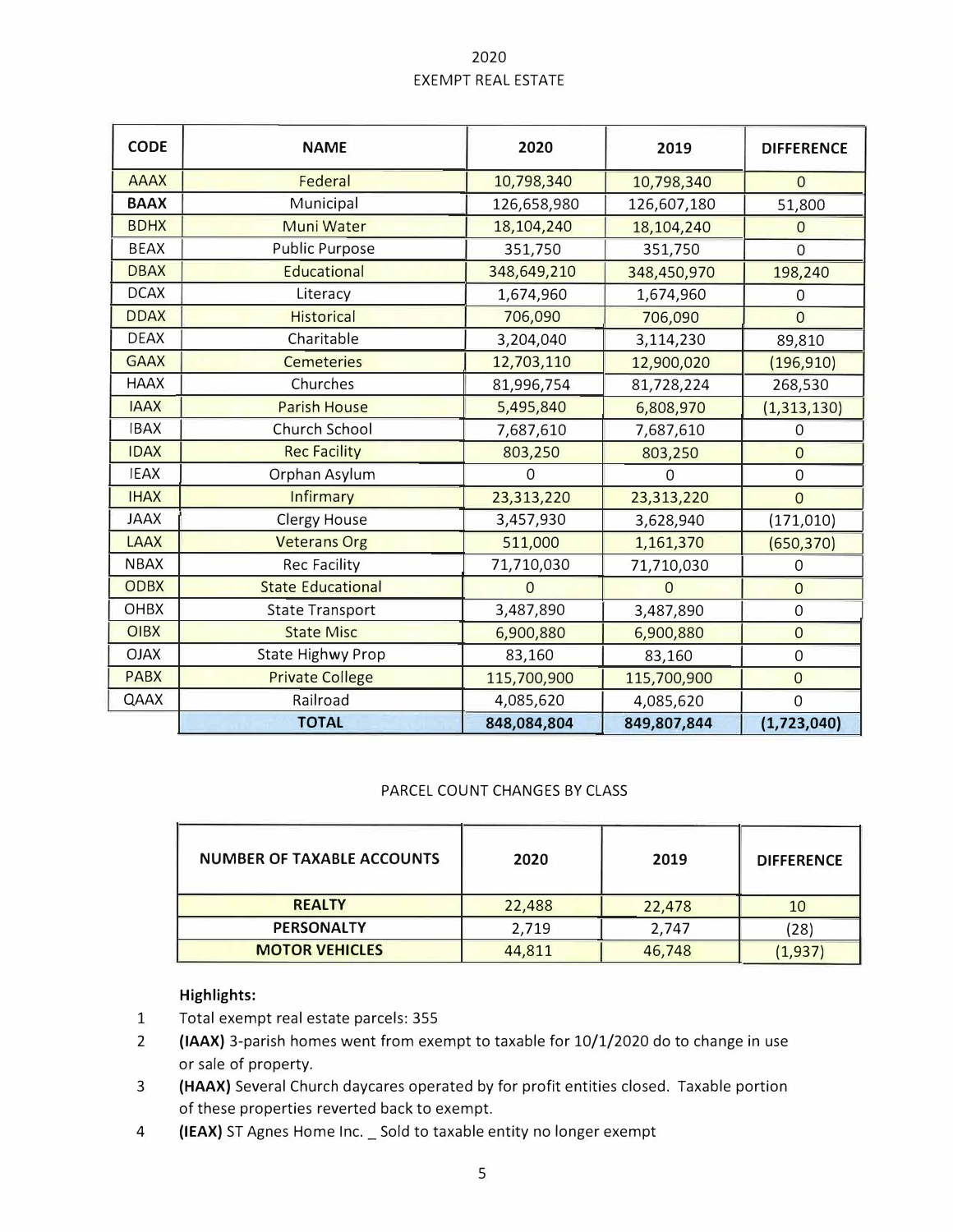#### WEST HARTFORD 2020

| NUMBER OF VETERANS, BLIND & ELDERLY EXEMPTIONS | 2020  | 2019  | <b>DIFFERENCE</b> |
|------------------------------------------------|-------|-------|-------------------|
| <b>REALTY</b>                                  | 2.997 | 3.911 | (914)             |
| <b>PERSONALTY</b>                              |       |       |                   |
| <b>MOTOR VEHICLES</b>                          | 588   | 664   | (76)              |
| TOTAL                                          | 3,585 | 4,575 | (990)             |

(Elderly Homeowners, Veterans, Blind, Disabled and Qualifying Manufacturing Companies)

| <b>GRAND LIST COMPARISON OF EXEMPTIONS</b> | 2020       | 2019       | <b>DIFFERENCE</b> |
|--------------------------------------------|------------|------------|-------------------|
| <b>REALTY</b>                              | 11,895,165 | 13,504,201 | (1,609,036)       |
| <b>PERSONALTY</b>                          | 53,291,180 | 47,285,930 | 6,005,250         |
| <b>MOTOR VEHICLES</b>                      | 5,492,169  | 4,798,202  | 693,967           |
| <b>TOTAL</b>                               | 70,678,514 | 65,588,333 | 5,090,181         |

#### HISTORY OF NET GRAND LIST TOTALS

|                  |                      | <b>PERSONAL</b> |                      |               | %             |           |
|------------------|----------------------|-----------------|----------------------|---------------|---------------|-----------|
| <b>LIST YEAR</b> | <b>REAL PROPERTY</b> | <b>PROPERTY</b> | <b>MOTOR VEHICLE</b> | <b>TOTAL</b>  | <b>CHANGE</b> |           |
| 2009             | 4,471,414,593        | 172,765,710     | 361,254,764          | 5,005,435,067 |               |           |
|                  |                      |                 |                      |               |               |           |
| 2010             | 4,485,915,274        | 166,696,370     | 382,080,153          | 5,034,691,797 | 0.58%         |           |
|                  |                      |                 |                      |               |               |           |
| 2011             | 5,307,807,287        | 163,802,670     | 408,721,216          | 5,880,331,173 | 16.80%        | Reval Yr. |
|                  |                      |                 |                      |               |               |           |
| 2012             | 5,323,341,542        | 168,337,040     | 402,217,524          | 5,893,896,106 | 0.23%         |           |
|                  |                      |                 |                      |               |               |           |
| 2013             | 5,343,513,170        | 173,694,110     | 411,353,829          | 5,928,561,109 | 0.59%         |           |
| 2014             | 5,358,591,961        | 173,694,750     | 414,851,425          | 5,947,138,136 | 0.31%         |           |
|                  |                      |                 |                      |               |               |           |
| 2015             | 5,387,530,227        | 176,482,870     | 417,334,692          | 5,981,347,789 | 0.58%         |           |
|                  |                      |                 |                      |               |               |           |
| 2016             | 5,635,496,700        | 180,732,820     | 424,182,941          | 6,240,412,461 | 4.33%         | Reval Yr. |
|                  |                      |                 |                      |               |               |           |
| 2017             | 5,662,523,425        | 195,195,620     | 431,220,586          | 6,288,939,631 | 0.78%         |           |
|                  |                      |                 |                      |               |               |           |
| 2018             | 5,683,790,296        | 199,334,812     | 433,166,997          | 6,316,292,105 | 0.43%         |           |
|                  |                      |                 |                      |               |               |           |
| 2019             | 5,714,958,864        | 205, 201, 271   | 448,168,209          | 6,368,328,344 | 0.82%         |           |
|                  |                      |                 |                      |               |               |           |
| 2020             | 5,726,466,255        | 204,037,000     | 465,608,956          | 6,396,112,211 | 0.44%         |           |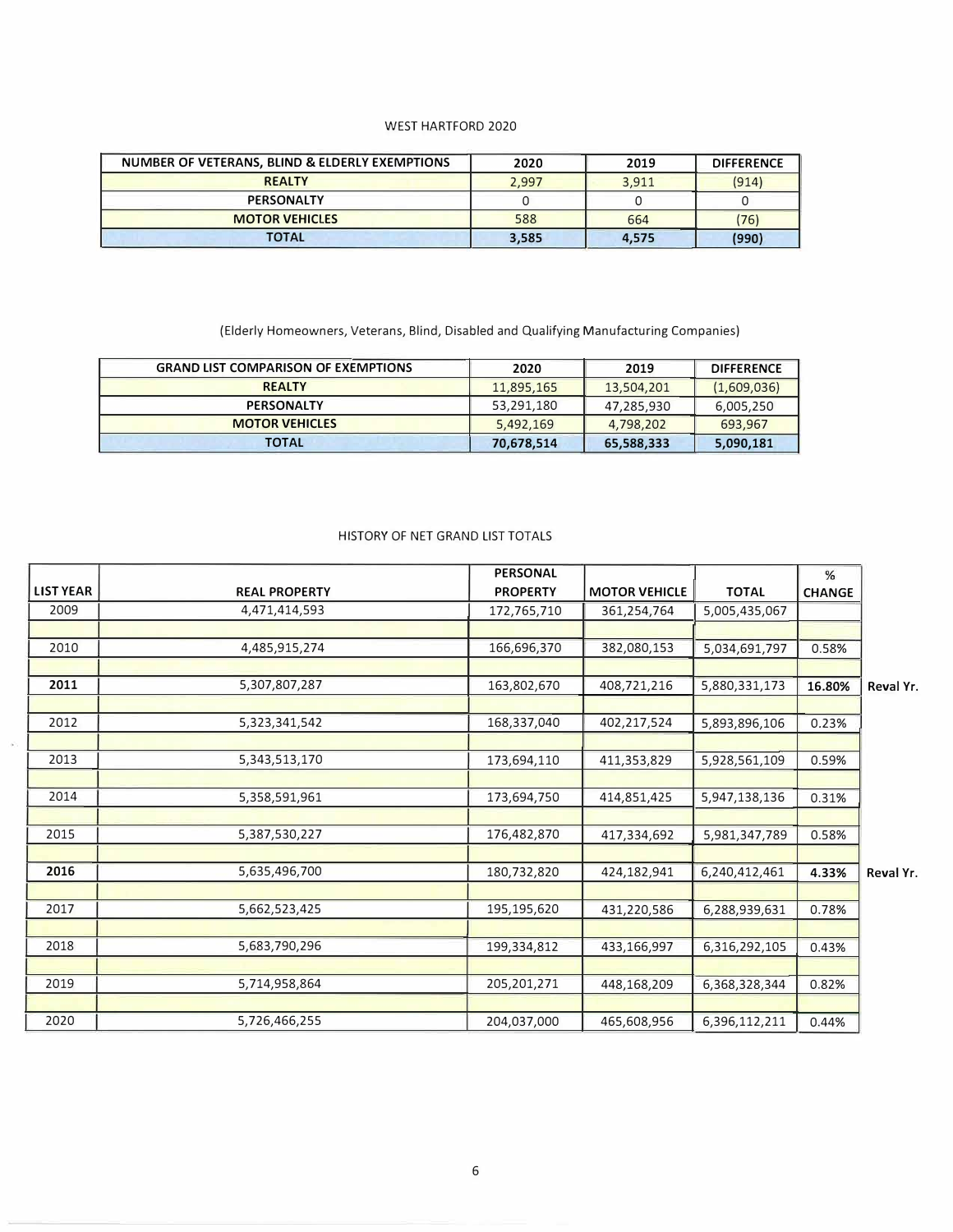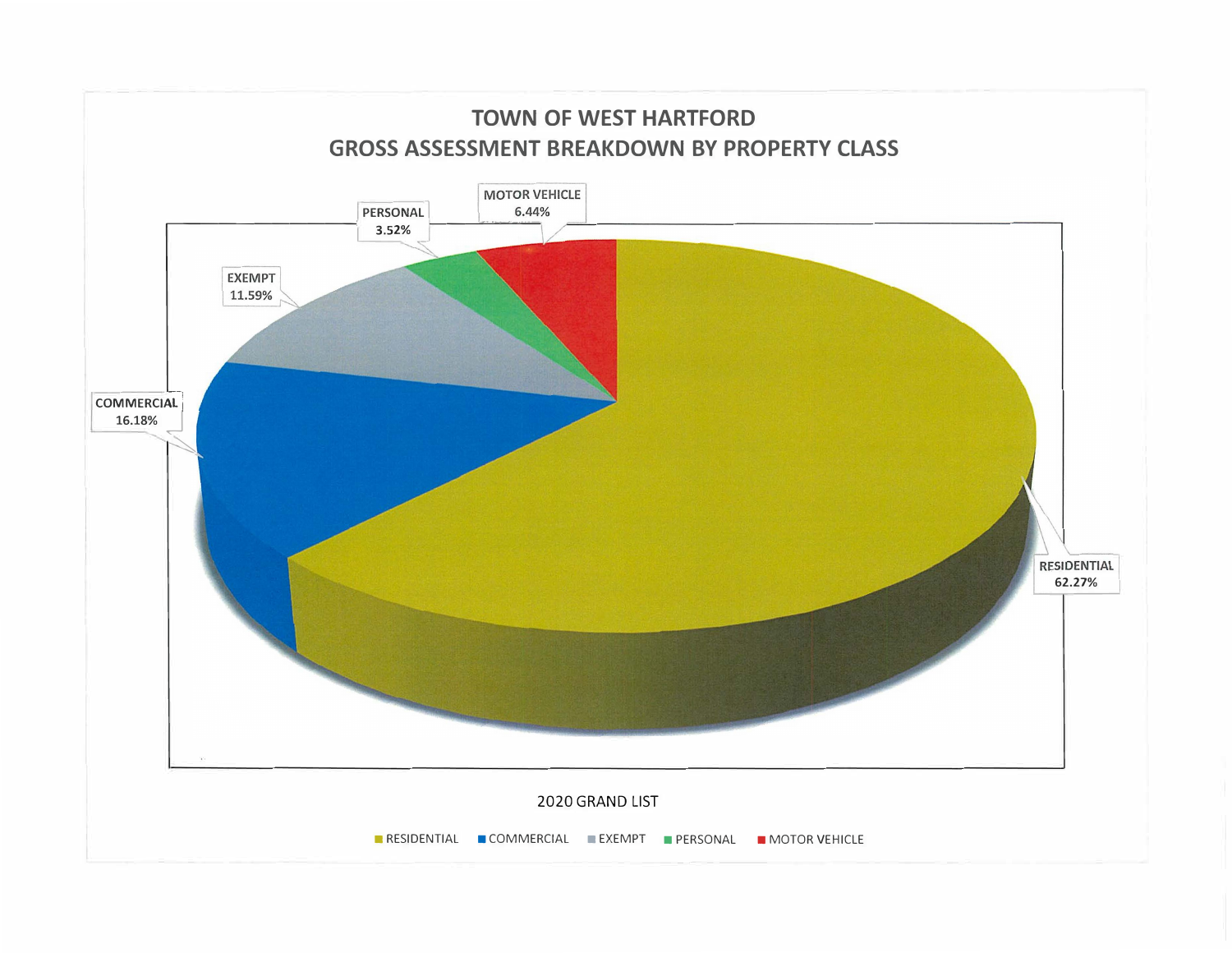

\*Other Includes: Contemporary (1.37%), Mansion {0.04%), Saltbox (0.21%), and Victorian {0.12%). \*\* Multi-Family Includes: Two (3.81%), Three (1.57%), and Four Family (0.05%) Dwellings.